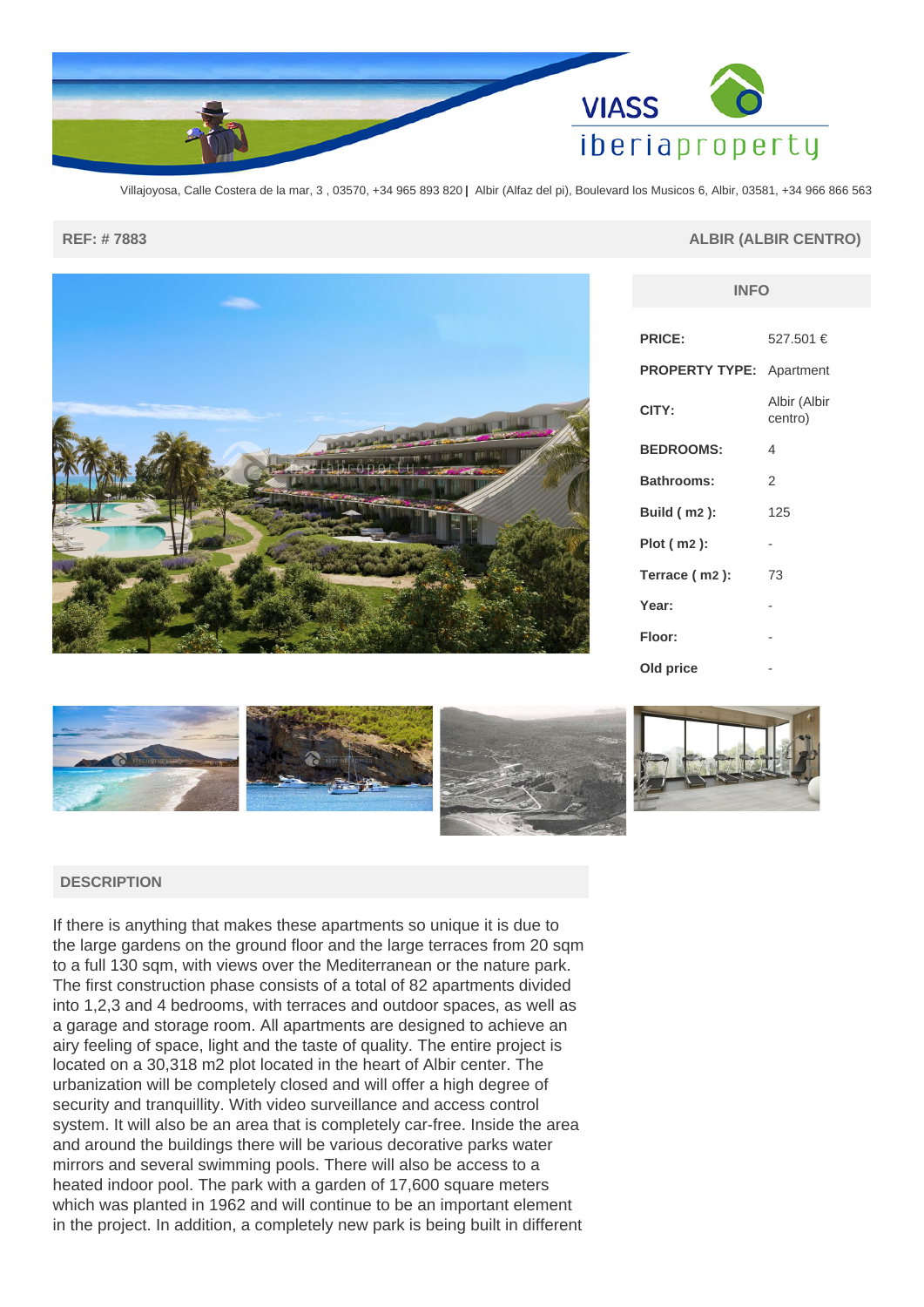levels and which is 9,800 square meters, with fruit trees, avocado, lemon and orange trees. Within the area, there will also be plans for all kinds of services and services as an example, Office solution with desk and other office facilities, telecommunication meetings, high-speed Wi-Fi. Concierge with parcel reception. Parking with charging points for electric and hybrid cars as needed. Bicycle parking and maintenance area. Differentiated washing areas for vehicles and bicycles. Next to the outdoor pools there will be a bar and a sun deck equipped with sun loungers, parasols and various outdoor furniture. There will be a tennis and paddle court inside the area. Integrated in the garden, it will be arranged for Yoga Studio. Gym and sauna. Multifunctional room with gourmet and wine cellar room. Work and reading room. Playroom. Cinema. Storage room. THE APARTMENTS The entire building will be thermally and acoustically insulated in accordance with current regulations and will be designed to be updated to the energy efficiency requirements of CTE E-HE. Enclosures with external finishing board, thermal and acoustic insulation built into the bearing base, and doublelaminated plasterboard. Self-supporting partitions consist of a galvanized steel construction with intermediate thermal and acoustic insulation, double or single laminated 13 mm plasterboard on each side, depending on the project. Distinguish between apartments with ceramic bricks, acoustic insulation and cladding with double laminated plasterboard on each side. Large porcelain tiles in all rooms and bathrooms. Anti-shock acoustic insulation on all floors. Anti-impact sound insulation under all floors. On terraces, anti-slip tiles are used on floors. Submerged ceiling with laminated plasterboard for indoor air conditioning machines. Double glazing type climalit windows or similar, to strengthen thermal and acoustic insulation. Optional home automation system that allows you to coordinate temperature, humidity, lighting, blinds, air quality and communication with the access control through video door input, so you can use your smartphone or tablet as a remote control inside and outside the home. Self-regulating individual mechanical ventilation system in each apartment. Grohe or similar sanitary equipment, with Water Label certification. Grohe taps or similar, with Water Label certification. Kitchen equipped, worktops and matching shelves in very durable material. Complete installation of air conditioning, underfloor heating and sanitary water using an aerothermal system, with heat pump refrigerator and concealed ducts. Lighting with dichroic LEDs and presence detectors in distributors and common areas. TV, telephone and telecommunication outlets in living room and bedroom. Terraces with TV sockets. The front door of the apartment is a security door. Built-in wardrobes equipped with shelves, hangers and drawers. The doors can be folded and / or slid and will match the rest of the interior wood in the apartment. Exterior frames are made of aluminum, with sliding doors that are integrated in the floor, and fold-it-and-turn doors by type. Parking spaces with electric charger with charging capacity level 2 (208 volts) or higher. Storage room: Each apartment has 1 storage room with ventilation system in common areas.

## **ENERGETIC CERTIFIED**